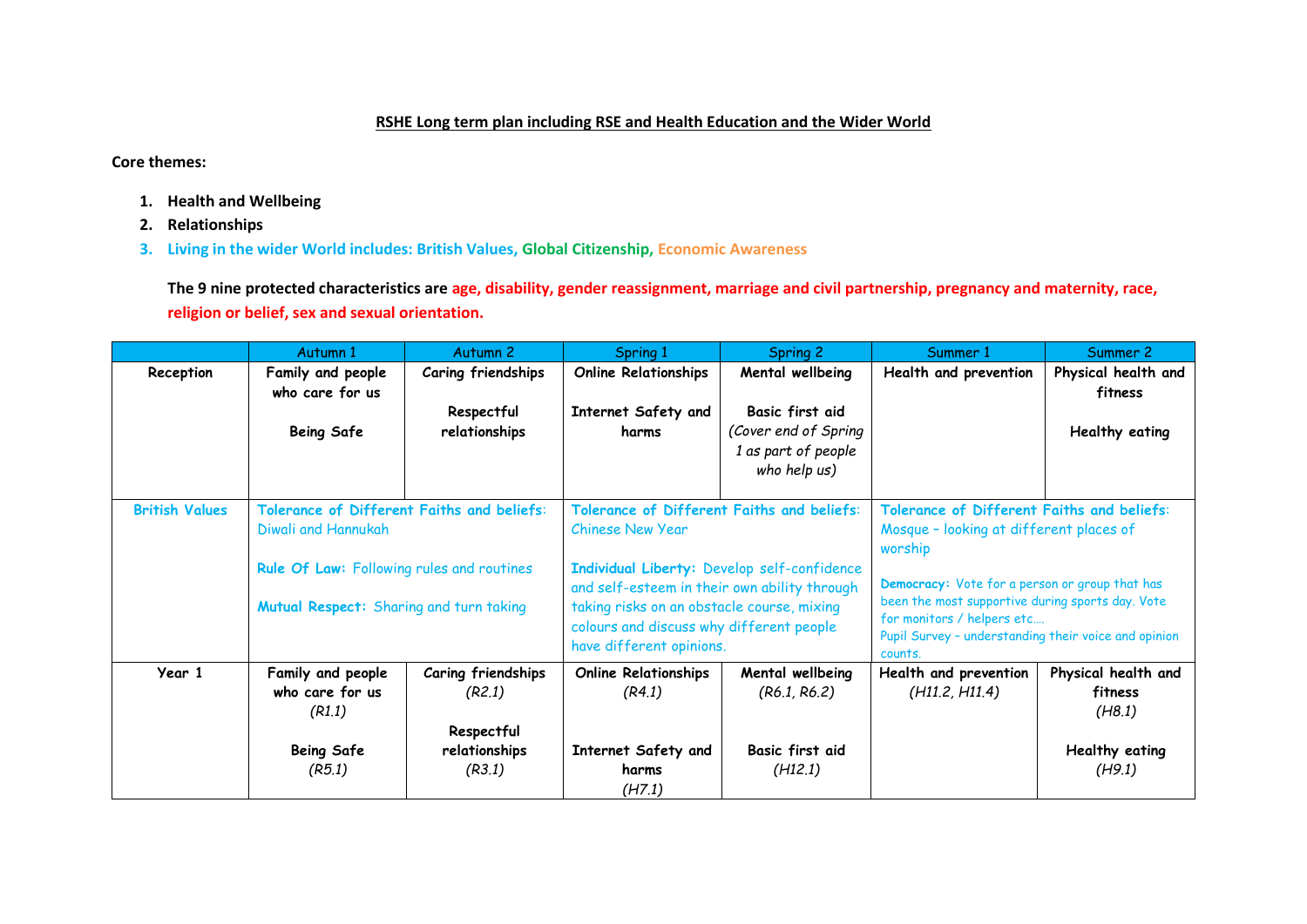| <b>British Values</b>               | Rule Of Law: Following Rules Fair/Unfair,<br>Right/Wrong<br>Tolerance of Different Faiths and beliefs:<br>The Jewish Harvest Sukkot<br>Democracy: Agree class rules        |                                                                             | Mutual Respect: Respecting similarities and<br>differences between ourselves and other<br>people's families.<br>Respecting each other even when they are<br>different e.g. physically, character,<br>personality and background                                       |                                                                | Individual Liberty: Making healthy choices<br>Tolerance of Different Faiths and beliefs:<br>How people of other faiths welcome new<br><b>b</b> abies |                                                                             |
|-------------------------------------|----------------------------------------------------------------------------------------------------------------------------------------------------------------------------|-----------------------------------------------------------------------------|-----------------------------------------------------------------------------------------------------------------------------------------------------------------------------------------------------------------------------------------------------------------------|----------------------------------------------------------------|------------------------------------------------------------------------------------------------------------------------------------------------------|-----------------------------------------------------------------------------|
| <b>Economic</b><br><b>Awareness</b> |                                                                                                                                                                            |                                                                             | Matters : Save or spend ?<br><b>TwinklMoney</b>                                                                                                                                                                                                                       |                                                                |                                                                                                                                                      |                                                                             |
| Year 2                              | Family and people<br>who care for us<br>(R1.2)<br><b>Being Safe</b><br>(R5.2, R5.3)                                                                                        | Caring friendships<br>(R2.2)<br>Respectful<br>relationships<br>(R3.2)       | <b>Online Relationships</b><br>(R4.2)<br><b>Internet Safety</b><br>and harms<br>(H7.2, H7.3)                                                                                                                                                                          | Mental wellbeing<br>(H6.3, H6.4)<br>Basic first aid<br>(H12.1) | Health and<br>prevention<br>(H11.2, H11.3)                                                                                                           | Physical health and<br>fitness<br>(H8.1)<br><b>Healthy eating</b><br>(H9.1) |
| <b>British Values</b>               | Democracy: Election of School Council<br><b>Tolerance of Different Beliefs and Faiths:</b><br>Different faiths have different holy books<br>Rule of Law: Bullying is wrong |                                                                             | Individual Liberty: Making the correct,<br>healthy choices, making good choices about<br>to stay safe on line, how to raise money for<br>MacMillan Coffee morning<br>Mutual Respect: Co-operation /<br>Treat each other with respect, including<br>those in authority |                                                                | Mutual respect: Respect other people's<br>privacy<br>Tolerance of Different Faiths and beliefs:<br>Where do people of other faiths worship?          |                                                                             |
| Global Citizenship                  |                                                                                                                                                                            |                                                                             |                                                                                                                                                                                                                                                                       |                                                                | One World: Families, The Environment and<br><b>Caring for our Planet</b>                                                                             |                                                                             |
| Year 3                              | Family and people<br>who care for us<br>(R1.3)<br><b>Being Safe</b><br>(R5.4)                                                                                              | Caring friendships<br>(R2.3)<br>Respectful<br>relationships<br>(R3.3, R3.4) | <b>Online Relationships</b><br>(R4.1)<br><b>Internet Safety</b><br>and harms<br>(H7.3, H7.4)                                                                                                                                                                          | Mental wellbeing<br>(H6.5, H6.6)<br>Basic first aid<br>(H12.2) | Health and<br>prevention<br>(H11.1, H11.5)                                                                                                           | Physical health and<br>fitness<br>(H8.2)<br><b>Healthy eating</b><br>(H9.1) |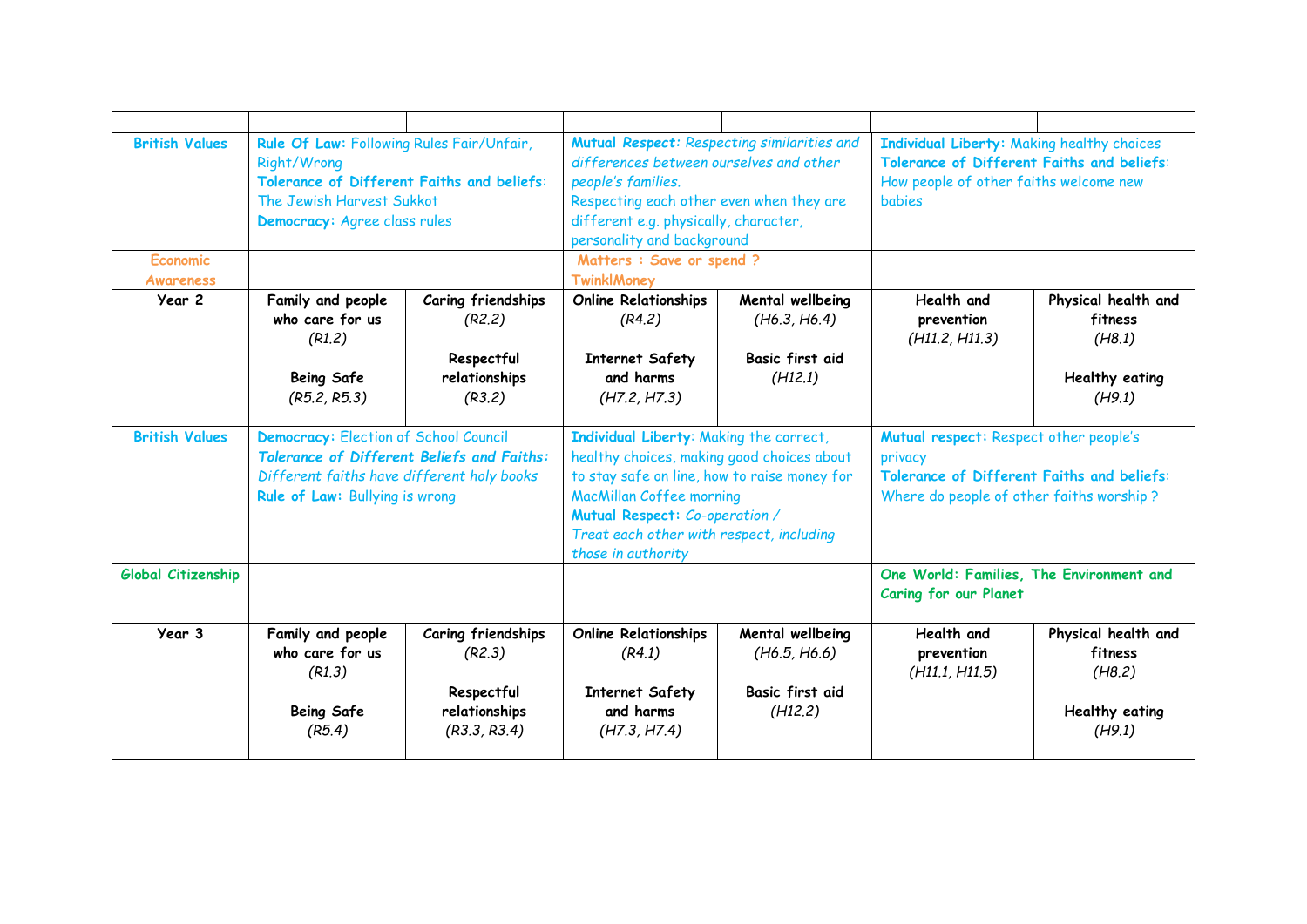| <b>British Values</b>               | Rule of Law: How/why rules and laws are<br>made and enforced, including school rules<br>Democracy: Election of School Council<br>Individual Liberty: Making the correct,<br>healthy choices<br>Tolerance of Different Faiths and beliefs:<br>Jewish Faith - Sukkhot                                                                                                                                |                                                                       | Tolerance of Different Faiths and beliefs:<br>Jewish Faith - Passover                                                                                                                               |                                                                 | Mutual Respect: Recognise peoples' feelings<br>and realising that most friendships have ups<br>and downs R2.4<br>Show, respect, constructively challenge<br>different points of view R3.5<br>Personal boundaries R5.3<br>Tolerance of Different Faiths and beliefs:<br>Jewish Faith - sacred books, sacred places,<br>visit to Jewish Synagogue |                                                                             |
|-------------------------------------|----------------------------------------------------------------------------------------------------------------------------------------------------------------------------------------------------------------------------------------------------------------------------------------------------------------------------------------------------------------------------------------------------|-----------------------------------------------------------------------|-----------------------------------------------------------------------------------------------------------------------------------------------------------------------------------------------------|-----------------------------------------------------------------|-------------------------------------------------------------------------------------------------------------------------------------------------------------------------------------------------------------------------------------------------------------------------------------------------------------------------------------------------|-----------------------------------------------------------------------------|
| <b>Economic</b><br><b>Awareness</b> |                                                                                                                                                                                                                                                                                                                                                                                                    |                                                                       | <b>Money Matters:</b><br>Where does money come from?<br><b>Lending and Borrowing</b><br><b>Budgeting</b>                                                                                            |                                                                 |                                                                                                                                                                                                                                                                                                                                                 |                                                                             |
| Year 4                              | Family and people<br>who care for us<br>(R1.4)<br><b>Being Safe</b><br>(R5.5, R5.6)                                                                                                                                                                                                                                                                                                                | Caring friendships<br>(R2.4)<br>Respectful<br>relationships<br>(R3.5) | <b>Online Relationships</b><br>(R4.2)<br><b>Internet Safety</b><br>and harms<br>(H7.3, H7.4)                                                                                                        | Mental wellbeing<br>(H6.7)<br><b>Basic first aid</b><br>(H12.2) | Health and<br>prevention<br>(H11.2, H11.5)                                                                                                                                                                                                                                                                                                      | Physical health and<br>fitness<br>(H8.3)<br><b>Healthy eating</b><br>(H9.2) |
| <b>British Values</b>               | Democracy: Election of School Council<br>Rule of Law: How/why rules and laws are<br>made and enforced, including health and<br>Safety rules<br>Tolerance of Different Faiths and beliefs:<br>Hindu festival of light<br>Individual Liberty: Debates around topical<br>issues which allow children to reflect on<br>their differences and understand everyone is<br>free to have different opinions |                                                                       | Respect: that the same principles apply to<br>online relationships as to face-to-face<br>relationships, including the importance of<br>respect for others online including when we<br>are anonymous |                                                                 | Tolerance of Different Faiths and beliefs:<br>Hinduism - sacred books, sacred places, the<br>pilgrimage. Visit to Hindu Mandir<br>Individual Liberty: Keeping yourself safe.                                                                                                                                                                    |                                                                             |
| Global Citizenship                  |                                                                                                                                                                                                                                                                                                                                                                                                    |                                                                       | One World:<br>Climate change<br><b>Urban and Rural Inequality</b><br><b>Organisations</b>                                                                                                           |                                                                 |                                                                                                                                                                                                                                                                                                                                                 |                                                                             |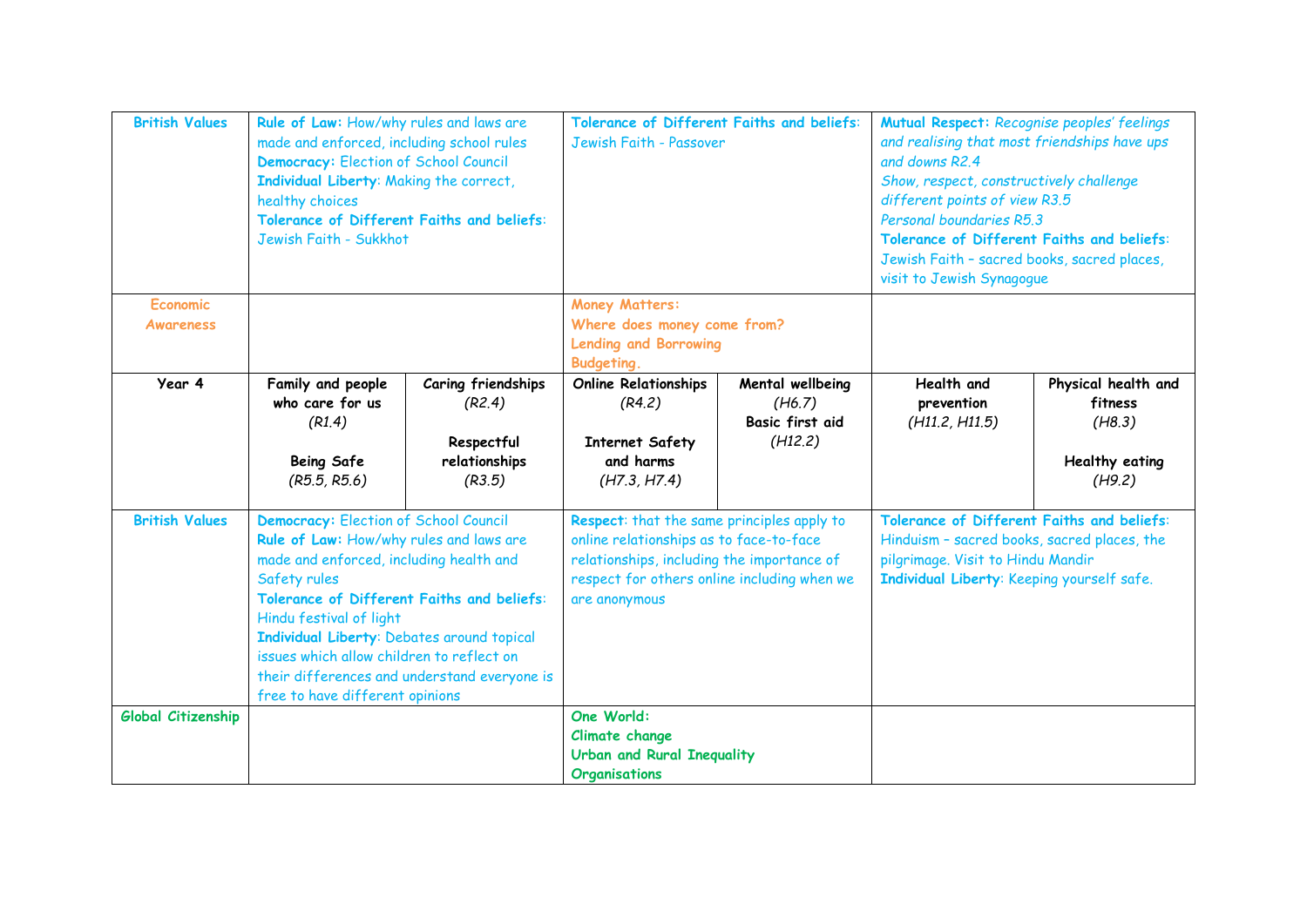| Year 5                              | Family and people<br>who care for us<br>(R1.5)<br><b>Being Safe</b><br>(R5.7, R5.8)                                                                                                                                                         | Caring friendships<br>(R2.5)<br>Respectful<br>relationships<br>(R3.6)       | <b>Online Relationships</b><br>(R4.2, R4.3)<br><b>Internet Safety</b><br>and harms<br>(H7.3, H7.5)                                                                                                                     | Mental wellbeing<br>(H6.8, H6.9)<br>Basic first aid<br>(H12.2)  | Health and<br>prevention<br>(H11.3, H11.4)<br>Drugs, alcohol and<br>tobacco<br>(H10.1)                                                                                                                                         | Physical health and<br>fitness<br>(H8.2, H8.4)<br><b>Healthy eating</b><br>(H9.3)<br>Changing adolescent<br>body<br>(H13.1)       |
|-------------------------------------|---------------------------------------------------------------------------------------------------------------------------------------------------------------------------------------------------------------------------------------------|-----------------------------------------------------------------------------|------------------------------------------------------------------------------------------------------------------------------------------------------------------------------------------------------------------------|-----------------------------------------------------------------|--------------------------------------------------------------------------------------------------------------------------------------------------------------------------------------------------------------------------------|-----------------------------------------------------------------------------------------------------------------------------------|
| <b>British Values</b>               | Democracy: Election of School Council, Visit<br>to Oldham Chambers<br>Respect Similarities and differences (family,<br>culture, ethnicity, racial./religious diversity,<br>age, sex, gender identity, sexual orientation<br>and disability) |                                                                             | Individual Liberty: choices we make to stay<br>safe, taking risks and challenge themselves<br>to be the best that they can be.<br>Rule of Law: (History Link - Crime and<br>punishment from Anglo Saxon - present day) |                                                                 | Tolerance of Different Faiths and beliefs:<br>Sikhism - rules, sacred books. How important<br>are holy books in other faiths? sacred places<br>Sikh Gurdwara Visit & Festivals.<br>pilgrimage - The Golden Temple in Amritsar. |                                                                                                                                   |
| <b>Economic</b><br><b>Awareness</b> |                                                                                                                                                                                                                                             |                                                                             |                                                                                                                                                                                                                        |                                                                 | <b>Money Matters:</b><br><b>Borrowing and Saving</b><br>Value for money<br>Money and the wider world                                                                                                                           |                                                                                                                                   |
| Year 6                              | Family and people<br>who care for us<br>(R1.6)<br><b>Being Safe</b><br>(R5.7, R5.8)                                                                                                                                                         | Caring friendships<br>(R2.5)<br>Respectful<br>relationships<br>(R3.7, R3.8) | <b>Online Relationships</b><br>(R4.4, R4.5)<br><b>Internet Safety</b><br>and harms<br>(H7.3, H7.6)                                                                                                                     | Mental wellbeing<br>(H6.9, H6.10)<br>Basic first aid<br>(H12.2) | Health and<br>prevention<br>(H11.3, H11.6)<br>Drugs, alcohol and<br>tobacco<br>(H10.1)                                                                                                                                         | Physical health and<br>fitness<br>(H8.3, H8.4)<br><b>Healthy eating</b><br>(H9.2, H9.3)<br>Changing adolescent<br>body<br>(H13.2) |
| <b>British Values</b>               | Democracy: Election of School Council, Links<br>to parliament<br>Individual Liberty: Resisting pressure /<br>asking for help and having the vocab. to do so                                                                                 |                                                                             | Tolerance of Different Faiths and beliefs:<br><b>Islam</b><br>Rules, sacred books, sacred places, pilgrimage -<br>Hajj<br>Mosque visit                                                                                 |                                                                 |                                                                                                                                                                                                                                |                                                                                                                                   |